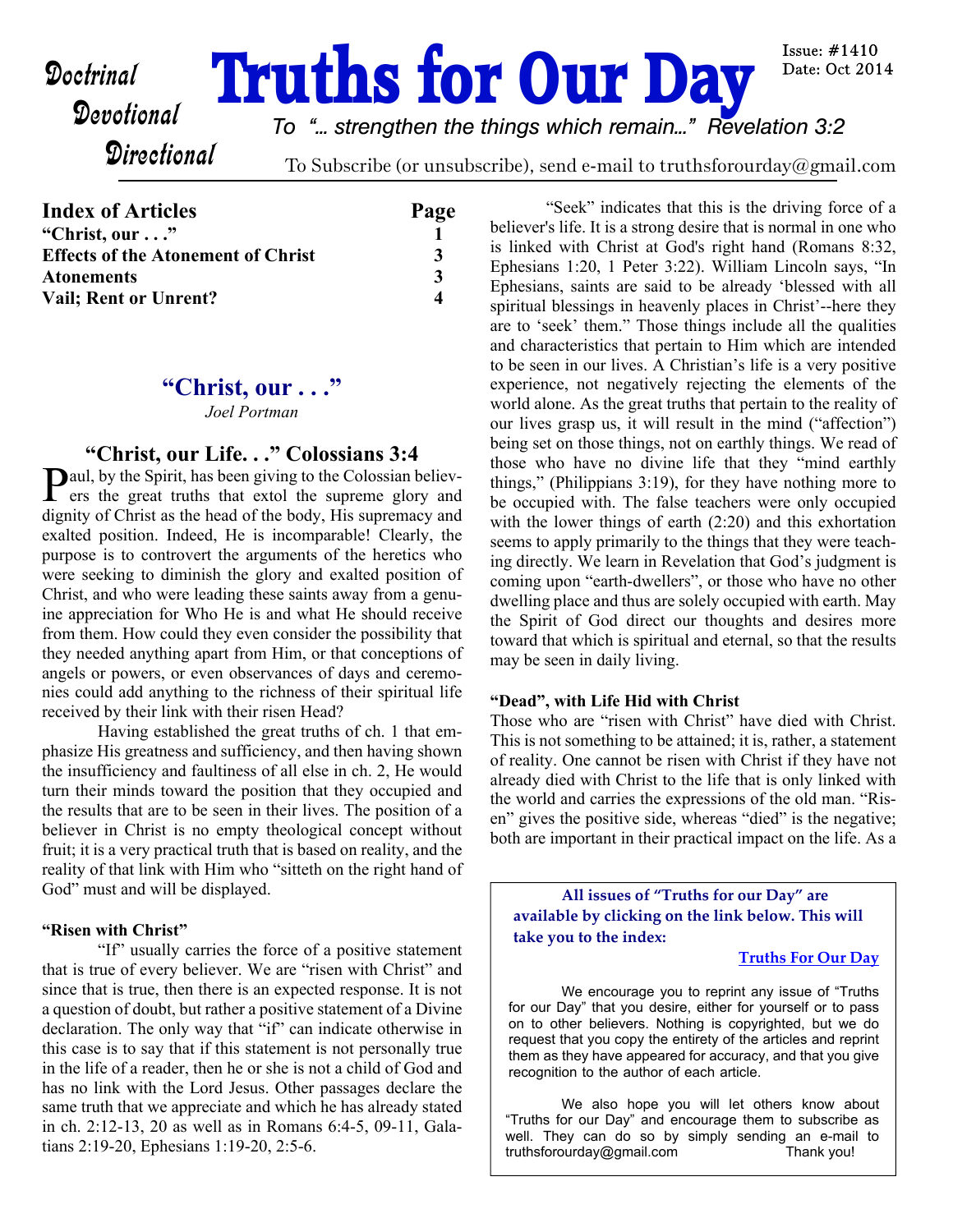result, we have received a life that is spiritual and is of a different nature. It is Divine, for it is by means of a birth from above (John 3). and it is eternal and heavenly. However, that life is unknown in its character to those who are of the world. It is "hid with Christ in God," a mystery to those who have not the Spirit of God indwelling them. The true character of that life is not seen in its fullness at this time. It is only known fully by the One who has given it. Since He is unseen to the world and His true value is unappreciated, so the full glory of a Christian's life is still hidden, securely established and awaiting that day when He shall appear.

 Since the Christian life is "hid with Christ", it also indicates that the essence of that life is Christ. We revel in the fact that we have received eternal, spiritual life through Him (John 10:10, 28-29, 14:6, 20:31, 2 Timothy 1:1, etc.). This is saying more; He is that life, and through a spiritual, organic link with Christ, the actual reality of a believer's life is Christ. Paul expresses the same thought repeatedly in other epistles, such as in Philippians 1:21, Galatians 2:20. "The statement is to be understood in light of the undeniable fact that Christ is the source, sustenance and summation of the Christ life." (WBT, "Colossians"). Again, William Lincoln expresses it, "He is speaking of the source of life; it is in God's Son up there, and from Him it is constantly flowing down to us, flowing out from Him and flowing in to us." It is truly a marvelous truth to appreciate and revel in, that we, as believers, have a life that is essential that of Christ living in us and which enables one to express the attributes of life that are honoring to Him and which express something of His person. Although with failure, the statement is true and it gives incentive and ability for the present, but as the verse continues, it is the anticipation of the future. He will appear (be manifested), and then the true character of the child of God will also be manifested when we are with and like Him eternally. This manifestation may indicate the moment of the redemption of the body at His coming (Romans 8:21-25), or may go beyond that to the coming out, when with Him in His glory, the believers will also be seen in their character as a result of the judgment seat of Christ. What a blessed hope is indicated to us in this present experience of living in vital union with the risen Christ! How could one turn aside to the empty, paltry elements of this world when this is the actual case and is meant to result in a life that is full of joy and peace? May this stir us to live the daily manifestation to some degree of what we will be seen as in that day of glory!

## **"Christ, our Hope. . . 1 Timothy 1:1**

Even as Christ our life includes the anticipation of the future manifestation in glory, so this verse reminds us that the certainty of the future fulfillment of all God's promises (which are established in Christ, 2 Corinthians 1:20), are vested in Him as well. Paul had been called by the risen Christ to be an apostle to the Gentiles according to the commandment of our Savior God and Christ Jesus (proper order of His name), and it was in the same assurance that he could write that He is our hope.

 We read in Romans 8:24, that hope that is seen isn't hope, and yet hope in Scripture is not simply a desire for something that may not come to pass or materialize. It is rather the certain, anticipated expectation of the fulfillment of a reality that is assured because it is based on the promise of God, who cannot lie (Titus 1:2) and who cannot fail to fulfill His Word. We are "saved by hope" (Romans 8:24) or "to the hope", that is, in view of the future that we will eventually enjoy in His presence. We read that He is the "God of (the) hope" in Romans 15:13, and Paul, in Colossians, directs our minds to "Christ in you, the hope of (the) glory", (1:27). So that the Christian has the pleasure of living daily in the midst of every discouragement and trial, but in view of the future that will result in a vital, eternal change. In Titus 2:13, we read that is is a "blessed hope" and as we often sing, it "illumines with beams most cheering the hours of night." Scriptures are full of assurances concerning this hope that we enjoy. In that great resurrection chapter, 1 Corinthians 15:19-22, Paul states that "if in this life only we have hope in Christ, we are of all men most miserable. But now is Christ risen from the dead, and become the firstfruits of them that slept. For since by man came death, by man came also the resurrection of the dead. For as in Adam all die, even so in Christ shall all be made alive."

 It is the purpose of the Holy Spirit within us to enlighten our hearts and minds concerning this hope (Romans 5:5), but it is God's purpose that this hope might center our hearts and minds more securely in the Lord Jesus and that it will also have a practical effect on our lives. "Every man that hath this hope in him, (set on Him), purifieth himself, even as He is pure," (1 John 3:3). It is our desire that whenever He appears, we may not be ashamed before Him, as John speaks, (possibly primarily concerning himself and his work) in 1 John 2:28. So that the hope is not only a blessed expectation; it is a practical reality in the life of a believer. May the Lord so enable and stir us so that we might be living constantly in the present assurance of that moment and in the practical expression of its impact on our lives.

**Are we? Are we living for the Lord? Are we laboring for the Lord? Is it our one great business of life to live for Him? How many objects have set before us, on account of which to live on earth! To please our God and Father, and to seek to imitate the blessed Lord Jesus Christ, the one business of life, the only business of life. The man seeking this—to bring honor to Christ! The one in a profession, or in any occupation in life, seeking to bear fruit, for the Lord! Is this the one business of life, beloved ? Ask yourself, What am I living for? Am I living for the Lord?**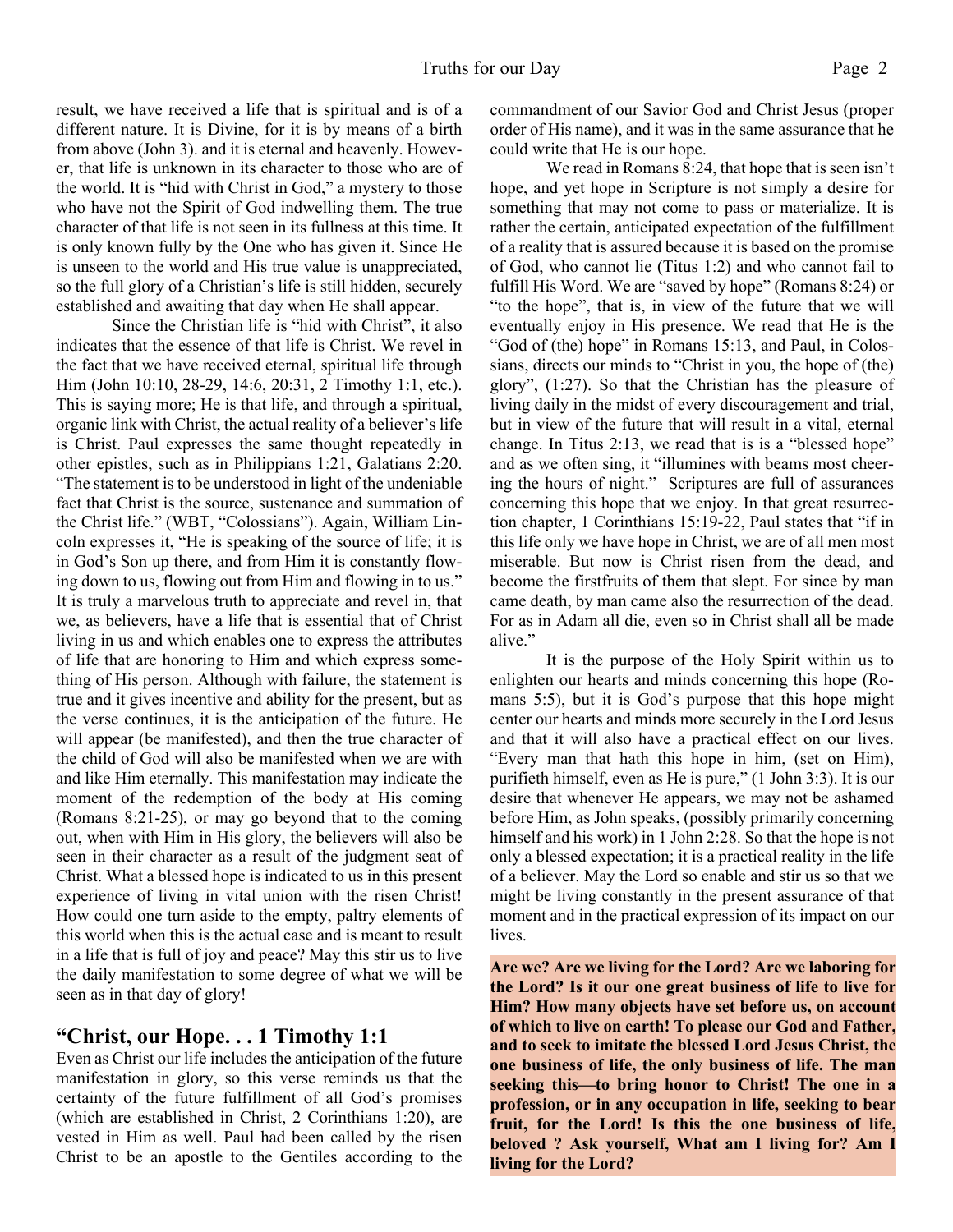# **The Effects of the Atonement of Christ**

*W. Hoste*

The effects of the atonement of Christ are very broad,<br>retrospective as well as future. Every blessing, material he effects of the atonement of Christ are very broad, or spiritual, that has come to man in the history of the world is on the ground of the death of Christ. The rain, the sunshine, the fruits of the earth, the covenant of night and day, the cycle of the seasons and every other temporal blessing has the same reason behind it. Without it God must have withheld any and every blessing, for man has forfeited every claim by sin. The very breath the blasphemer uses to curse the name of God, he owes to the propitiation of Christ; the fact that God's judgment lingers, that the Gospel is preached are other effects of the same cause. "God was in Christ, reconciling the world unto Himself NOT IMPUTING THEIR TRESPASSES UNTO THEM" (2 Corinthians 5:19).

The effects of the atonement for believers will take eternity to appreciate all that it means of forgiveness, life, victory and glory. We are cleansed, forgiven, justified, sanctified, and made nigh through faith in the atoning blood. We can go further and sing, "Our every joy in earth and heaven, we owe it to Thy blood". "And not only so, but also joy in God through our Lord Jesus Christ, by whom we have now received the atonement (reconciliation)" (Romans 5:11).

But the Atonement has a still wider application. In Leviticus we read that atonement was made for the Holy Place, Tabernacle and Altar (chap. 16:16-20). But why for places? How can "things in heaven" be "reconciled" (Colossians 1:20)? The Universe is a great whole. Sin has made its entrance even into the heavenly sphere. A note of discord has been introduced into the universal harmony. Now there is no thought in the Scriptures of the effects of the Atonement being applied to the fallen angels; they sinned against the light of heaven. But the defilement of their guilt on heavenly things must be removed, the discordant note of their rebellion attuned, satisfaction paid to the insulted Majesty of Heaven, the future stability of the Universe assured, and a solid and enduring foundation laid for the eternal glory of the Triune God. All this is guaranteed by the atonement of our Lord Jesus Christ.

"To the only wise God, our Savior, be glory and majesty, dominion and power, both now and ever, Amen" (Jude 25).

# *It is through loss that all gain in this world is made. The winter leaves must fall that the summer leaves may grow.*

# **Atonement**

*W. W. Fereday* A tonement in its primary meaning is the vindication of<br>the claims of the throne of God in regard to human sin. tonement in its primary meaning is the vindication of This stands out very clearly in the High Priest's procedure on the Day of Atonement in Israel as described in Leviticus 16. First he carried into the holiest the blood of the bullock for himself and for his house ; then he presented the blood of the goat for the people of Israel; but not until these things were accomplished was the scapegoat dismissed with all the sins of the people upon its head. God was considered first, then man.

Sin is a grievous offense in the eyes of the Creator. It has destroyed His delight in man ; it has wrought mischief and ruin in His creation both above and below; it challenges His authority perpetually; and it menaces His throne. Not even Divine longsuffering, still less Divine grace, could be shown to the guilty save on the ground of atonement. The mercy-seat in Israel's tabernacle was God's earthly throne. but it typified His throne in the heavens. The animal blood that was sprinkled on and before His earthly throne to Him from year to year of the richer blood that would in due season be shed—the blood of His own dear Son. God has signified His acceptance of the precious blood of Christ by raising Him up from the dead, and seating Him in glory at His own right hand. The Old Testament declares "it is the blood that maketh an atonement for the soul"; the New Testament solemnly insists that "without shedding of blood is no remission" (Leviticus 17:11; Hebrews 9:22).

Good resolutions and deeds of charity cannot be accepted in atonement for sin. To present them to God for such a purpose would be to repeat the grave blunder of Cain. Abel's lamb was "a more excellent sacrifice" than the products of his brother's toil. The one was a humble acknowledgment of guilt; the other was a virtual repudiation of guilt. God could not do otherwise than resent the attitude of Cain, while opening the door for repentance even for so serious an affront.

The Christian has the testimony of no less a person than God the Holy Ghost that all the claims of the Divine throne have been met by the one offering of Jesus. No other offering of any kind whatsoever is required or could be accepted. To put anything human alongside of Christ's perfect sacrifice would be to question its worth and efficacy. If God is satisfied with what Christ has accomplished, the Christian may well be satisfied also. The Israelite on the afternoon of the Day of Atonement had the comfort of seeing all his sins dismissed with the scapegoat; the Christian has the assurance from God that his sins and iniquities He will remember no more (Hebrews 10:17). There is this immense difference however between the Israelite and the Christian : the one was set right with God for twelve months by Aaron's atoning work; the other has been set right with God for ever by the infinitely more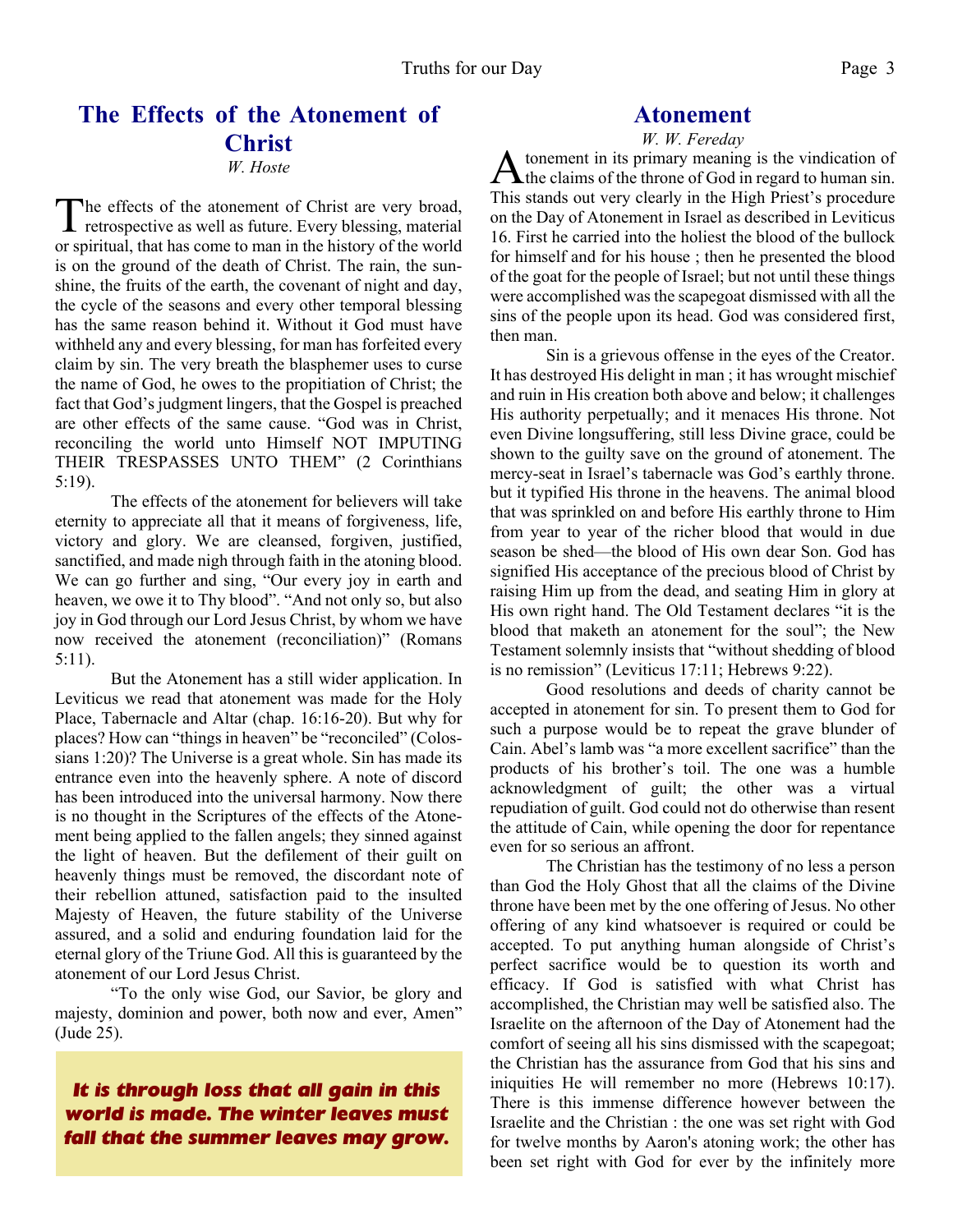precious work of the Lord Jesus Christ. "Sanctified" and "perfected" are God's grand terms descriptive of the present position of all believers.

# John Trapp,  $(1600's)$ ,

in his comment on Balaam's words in Numbers 23:10, "Let me die the death of the righteous and let my last end be like his," said, "Carnal men care not to see that which they would gladly find . . . some faint desires, and short-winded wishes, may be sometimes found in them, but the mischief is, they would break God's chain, sunder happiness from holiness, salvation from sanctification, the end from the means; they would dance with the devil all day, and then sup with Christ at night; live all their lives long in Delilah's lap, and then go to Abraham's bosom when they die."

# **The Vail; Rent or Unrent?** *R. Surgenor*

The first recorded song in the Holy Scriptures is found<br>in Exodus 15, which commences with these words; in Exodus 15, which commences with these words; "Then sang Moses and the children of Israel this song unto the Lord." What occasioned the song was the fact that Israel had experienced redemption and deliverance from slavery in Egypt. The song was vibrant, hearty, sincere, and scriptural. It would have been a wonderful experience to stand a distance away and listen to over two million redeemed souls singing to the Lord. You will notice that the song was not for their entertainment, but was an expression of holy worship to the Lord.

Basically, Christians are the only people in the world that have the right to sing. The modern songs of the ungodly are a sham, and some are even sinful. It seems to me that singing is connected with redemption, so God's people have much to sing about.

#### **Considering Two Hymns**

However, have you considered in some of our hymns that you might be singing something that is not true? Does this surprise you? Well, it is a fact. There are unscriptural expressions in some of our "sacred" hymns. Consider hymn # 5 in the believer's hymnbook. James Montgomery wrote, "Thy body **broken** for my sake, My bread from heaven shall be; Thy testamental cup I take, And thus remember Thee."

However, was the Lord's body broken? A careful investigation of 1 Corinthians 11:24 shows that the verb *"broken"* is not found in that verse according to J. N. Darby, and the Revised Version, first published in 1885. Darby's rendering is, "This is My body which is for you," and the same wording is in the R.V.

Going back to the last supper, Luke records our Lord's words, "This is my body which is given for you" (22:19). He never once mentions His body being broken. His redeemed are "members of His body, of His flesh and of His bones" (Eph. 5:30), and we will never be severed from Him, thus the most accurate manuscripts speak, not of His body broken, but rather of His body given. The word "given" is unique as it indicates a payment given to pay a debt. The word means, "to give what is due." The breaking open of the loaf at the Lord's Supper is not a symbolic act, but merely a convenience for all to easily take a piece of that opened loaf. Yet we heartily sing, "They body broken for my sake," which of course is not true.

Come with me now to another hymn, written by James Deck.

> "The veil is rent: Lo! Jesus stands Before the throne of grace; And clouds of incense from His hands Fill all that glorious place." (# 283, Believer's Hymn Book)

Due to this hymn, we often hear brethren pray to God stating that they are drawing near to Him through the veil that is rent. They will even quote the verse like this, "Having therefore, brethren, boldness to enter into the holiest by the blood of Jesus, by a new and living way, which He hath consecrated for us, through the veil" that is rent, "that is to say, His flesh" (Hebrews 10:19–20).

Now, this is very interesting, for you will look in vain to find the expression, "that is rent" in the Bible. It is just NOT there! Now it is very important that we see this truth of an unrent veil, when referring to our Lord, and this has been written to show you why.

#### **The Tabernacle Vail**

Before going further, let us consider the vail of the Tabernacle in the Old Testament. You will notice there that it is spelled "vail," while in the New Testament it is spelled "veil." Its first mention is found in Exodus 26:31, where the Lord is instructing Moses regarding its design. This unique piece of tapestry is mentioned 24 times in the the OT., in Exodus, 15 times, Leviticus 7 times, and Numbers 2 times.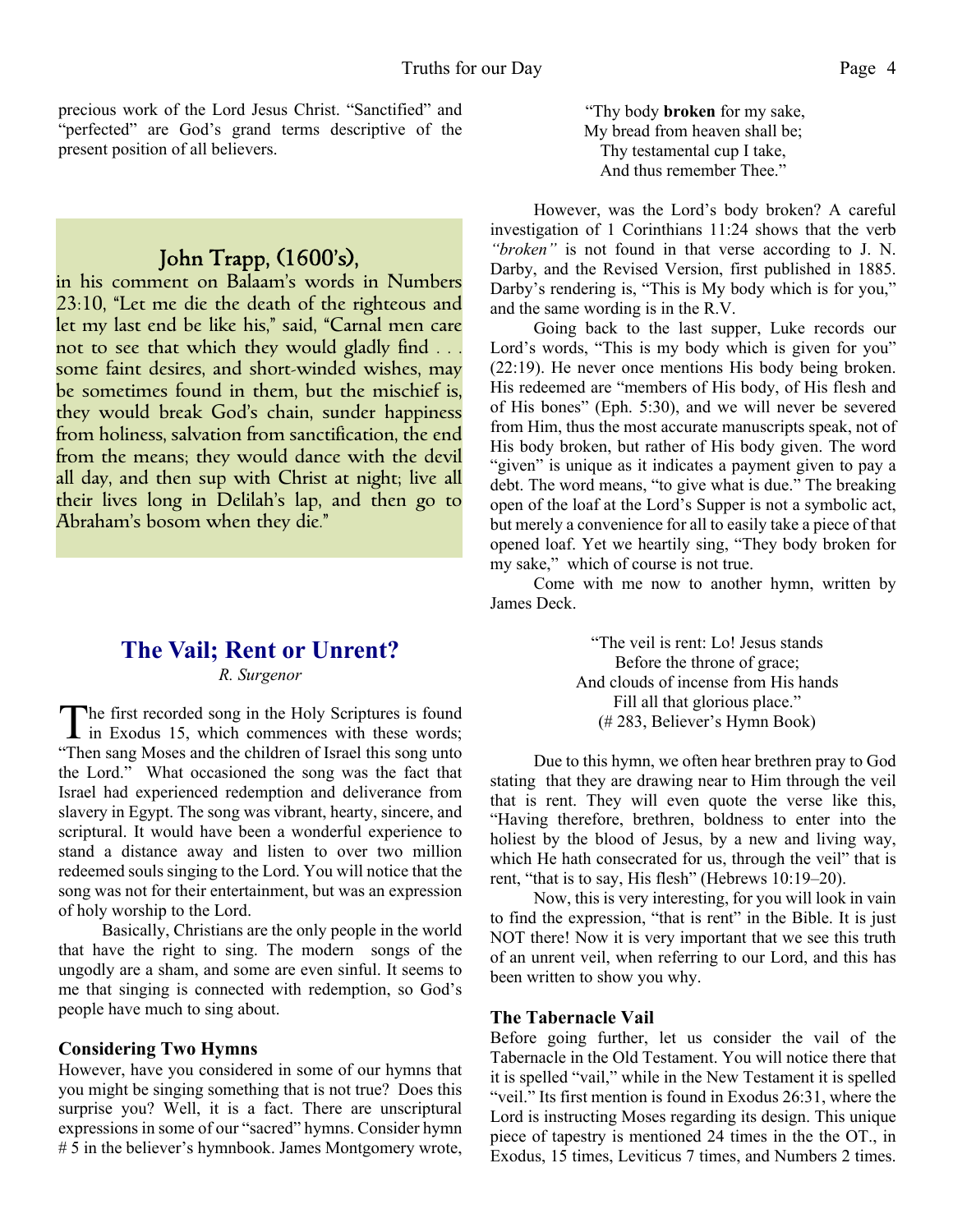It is figuratively mentioned in Hebrews 3 times. Then another veil is mentioned in Matthew 27:51, Mark 15:38, and Luke 23:45, which was the veil of the Temple in Jerusalem during the days of Christ.

It is important to recognize that the Tabernacle vail is a type, or, a picture of Christ. The writer to the Hebrews speaks of this Tabernacle and all associated with it as an "example and shadow of heavenly things" (Hebrews 8:5). Consequently when we speak of the vail and compare it to our blessed Lord, we are not stretching things and making something that is the figment of our imagination. The lessons that the vail afford are exceedingly valuable, fragrant, and precious, to the spiritual soul.

"And he made a vail of blue, and purple, and scarlet, and fine twined linen: with cherubims made he it of cunning work. And he made thereunto four pillars of shittim wood, and overlaid them with gold: their hooks were of gold; and he cast for them four sockets of silver. And he made an hanging for the tabernacle door of blue, and purple, and scarlet, and fine twined linen, of needlework; And the five pillars of it with their hooks: and he overlaid their chapiters and their fillets with gold: but their five sockets were of brass" (Exodus 36:35–38).

Essentially, the Tabernacle vail was a 15 by 15-foot of intricately woven fabric, to be used as a divider between the holy place and the most holy place in the Tabernacle. The Tabernacle measured 15 feet wide and 45 feet long, and fifteen feet high. The first compartment measured 15 by 30 feet, and the second 15 by 15 feet. The vail divided the two compartments. It served to hide from view the ark and the mercy seat. It was only once a year, on the day of atonement (Lev.16), that the high priest ventured cautiously through the vail to approach unto God to make an atonement for the nation, with the blood of the sin offering.

#### **The Making of the Vail**

The actual making of the vail was under the authority and direction of Bezaleel and Aholiab. Perhaps wise hearted men were employed, as Exodus 36 seems to indicate. It is interesting to notice the various categories of those employed in the making of the Tabernacle fabrics. In Exodus 35:35 we read of (1) the cunning workman, (2) the embroiderer in blue, purple, scarlet, and fine linen, (3) and finally of the weaver. They were people that the Spirit filled with "wisdom of heart," and could "devise cunning work."

The cunning workman would be a person that would weave figures in tapestry. This would involve the curtains, the vail, the ephod, and the breastplate. The embroiderer in blue, purple, scarlet, and fine linen, would work with a needle shaping design in stitches of colored thread. This would include the entrance curtains of the tent and court, and the girdle of the high priest. The weaver worked in the loom in the ordinary way with materials of a single color. Thus the weaving of the robe of the ephod, and coats of the priests was his responsibility.

#### **The Door and the Vail; a Difference**

There was also another curtain of the same dimensions that covered the entrance to the Tabernacle, called "The door of the Tabernacle." It too was the work of the embroiderer, its colors being the same as the vail. Although cherubims were woven in the Tabernacle curtain and the vail, we do not read of any woven in the curtain of the Tabernacle door.

There were differences between the door and the vail, and for a specific reason, for they speak to us of two different New Testament truths. Consider first the Tabernacle door. This tapestry hung from five pillars, and if you read Darby's translation you will readily observe that these pillars of shittim wood, their hooks, their chapiters and connecting rods were all overlaid with gold, and each stood firmly on a base of brass. To enter the sanctuary, one must go through the Tabernacle door first. The lesson is this. The five pillars represent the five New Testament writers of the epistles, namely John, Jude, James, Peter, and Paul. In fact, Peter, James, and John are called pillars of the church in Galatians 5:9. The Tabernacle's sanctuary (the first compartment) represents the local assembly. To enter a local assembly, to be received into the fellowship, one must pass the tests of these five men. Let us consider their divine standards.

#### **Five Testing Men**

John brings before us the test of divine life. "For whatsoever is born of God overcometh the world: and this is the victory that overcometh the world, even our faith" (1 John 5:4). Has the applicant overcome the world? Or is he still dabbling in worldly things. If so, he is not fit for assembly fellowship, and perhaps he might not even be saved. Here is John's second "test." "We know that we have passed from death unto life, because we love the brethren" (1 John 3:14). Is there a genuine love in his heart for the Lord's people? Does he crave to be in their company? Or, does he still companion with the ungodly? Is he still walking in the counsel of the ungodly, or standing in the way of sinners? (Psalm 1). If so, he has failed John's test, and if saved, certainly not fit for assembly fellowship.

The second pillar is Jude. Notice what he says. He exhorts professors that they should "earnestly contend for the faith which was once delivered unto the saints." (Jude 1:3). Is the person applying for assembly fellowship clear on vital doctrine? Does he believe that he can be saved and then lost? Is he clear on separation from the religious world? Does he see the truth of one cup and one loaf at the Lord's Supper? Is he uncertain about the rapture, believing that the Church may go through the great tribulation? Does he believe that one can still speak in tongues and see visions? If so beware! If he can't earnestly contend for the teachings of the Spirit, he certainly cannot come into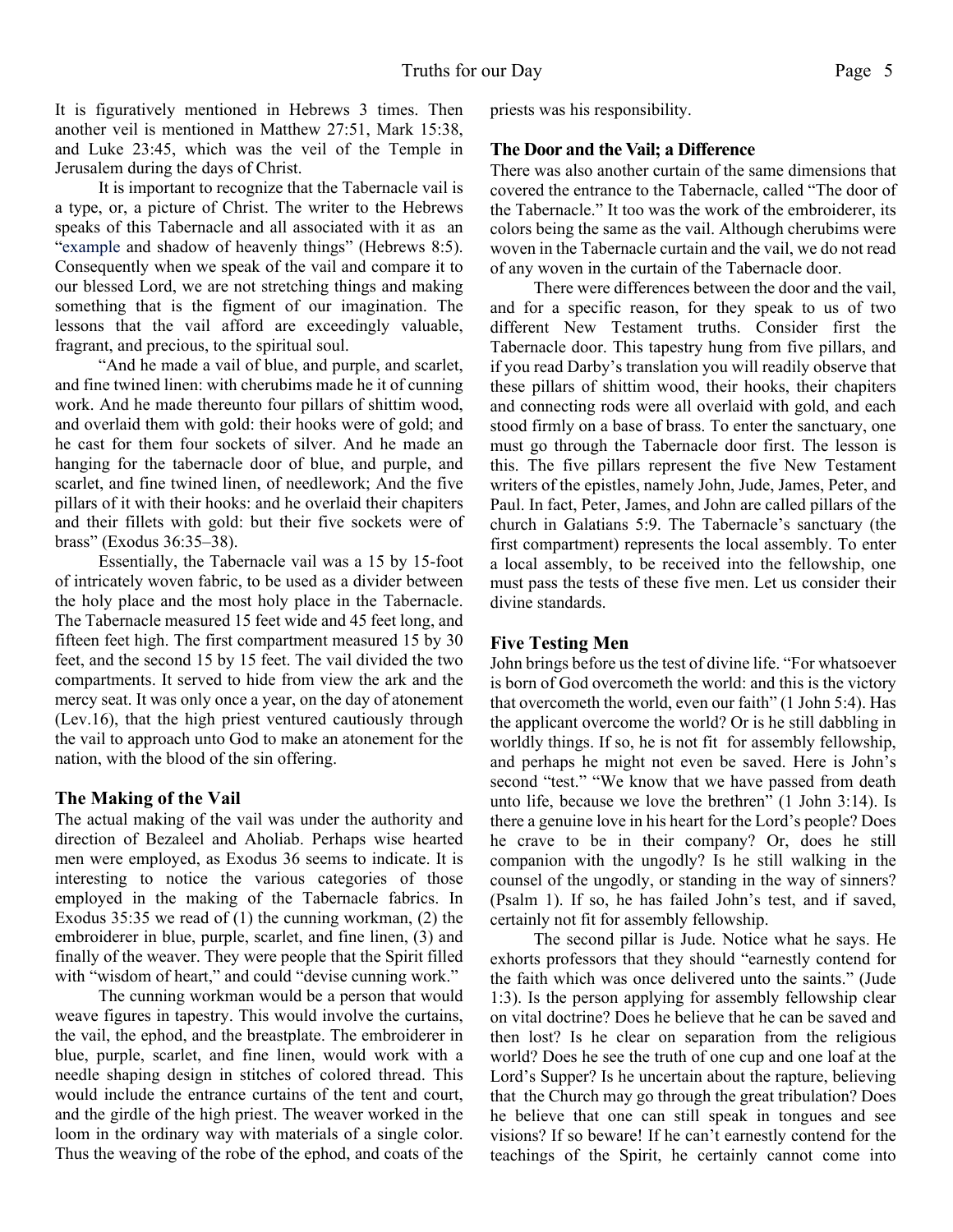assembly fellowship. Just think of the havoc a man with those false ideas could work in a local assembly.

Next comes James. He writes, "Faith without works is dead" (2:26). What James is pointing out is simply this. A man may say that he is saved, but if his life doesn't correspond to his profession, then in reality, he is not saved at all, his faith is dead. Then he goes on to say, "Know ye not that the friendship of the world is enmity with God? whosoever therefore will be a friend of the world is the enemy of God" (4:4). That is strong language, isn't it? I rejoice in the fact that you will never find any of the writers of Holy Scripture employing political correctness! Ah no! They all tell it as it is, right from the mouth of God. There is real danger today with those raised in an assembly when they profess salvation. The reason being, that if they have made a false profession, yet they know "Gospel Hall" language, and can present a very convincing and scripturally oriented story. But, does their lifestyle correspond to their profession? They may have a convincing story, but no real change in their life. It is a total disaster to receive a false professor into the assembly fellowship for they will go on deceived themselves, and also perhaps work havoc in the assembly years later.

The fourth pillar is Peter. He emphasizes love for the sincere milk of the word, and evidence of spiritual growth. He also mentions a holy and a royal priesthood. Also included in his teachings are suffering and pilgrimage. Does the applicant measure up to Peter's standard for the people of God? Can he pray? Will he be exercised to publicly take part when received into the fellowship of the assembly? Or does he plan on "sitting like a bump on a log" after being received. Does he witness as a royal priest? All these traits should be looked for by the assembly before receiving a professing Christian.

Last, and certainly not least comes Paul. What a pillar he was. Church truth abounds in his epistles. He exhorts saints to present their bodies a living sacrifice unto God, and not to be conformed to this world. He teaches the wrong of needlessly offending a weak brother, and speaks much of loving the truth, the assembly, and the brethren. The person requesting fellowship into the assembly, does he measure up to Paul's exhortations. Is he meek and lowly, or does he favor himself? All these things must be taken into serious consideration, before one is allowed through the door into the sanctuary which is the assembly.

These five pillars rested on a different substance than the four pillars of the vail. The vail pillars rested on sockets of silver, but the five Tabernacle door pillars rested on brass. The picture is this. Brass links their foundation to the brazen altar, which speaks of the sacrifice of Christ on the sinner's behalf. The foundation of these men rested on Christ and His sacrifice at Calvary. The tops of the pillars, unlike the pillars of the vail, were complete. They had chapiters, which provided an architectural completeness. The work of these men had a completion date. There came a time in Paul's life when he said, "I have finished my course" (2 Timothy 4:7). They no longer are working, but are resting from their labors. Just as the pillars were joined together by gold connecting rods, so these men were divinely (the gold) joined together (the fillets). They were all of one mind. Their writings provide a grand mosaic of essentially divine truths, all blended together to form a uniform thought. The pillars were of shittim wood, overlaid with gold, thus we see human men (the wood) divinely inspired in their writings (the gold).

#### **The Vail's Four Pillars**

Coming to the vail, we see a completely different architecture involving the four pillars. These gold-covered pillars rested on silver sockets. Consider the pillars of the court which are a picture of believers. Their sockets were of brass, the same as the sockets for the Tabernacle door pillars. Believers stand on the same foundation as the apostles previously mentioned. However, the connecting rods of the court pillars were of silver. Silver speaks of redemption, and it is redemption that links all the Lord's people together. The vail's pillars were composed of shittim wood, expressive of the holy humanity of our Lord. They were overlaid with gold telling forth the truth that the perfect Man was also deity, He was God manifest in the flesh (1 Timothy 3:16). They rested on silver telling forth the story that it is He "in whom we have redemption through His blood, the forgiveness of sins, according to the riches of His grace" (Ephesians 1:7).

The pillars were four, and the Spirit employed four holy men to record the life of our blessed Lord in His sojourn here, namely Matthew, Mark, Luke, and John. Four also speaks of that which is universal. The story of the Cross has gone to the four corners of the earth, and as a result, in a coming day, "they shall come from the east, and from the west, and from the north, and from the south, and shall sit down in the kingdom of God" (Luke 13:29). The number four also reminds us of what Christ is made unto us. Paul writing the Corinthian saints reveals that "of Him are ye in Christ Jesus, who of God is made unto us wisdom, and righteousness, and sanctification, and redemption" (1 Corinthians 1:30).

One thing unusual about the four pillars is that they were incomplete. They had no chapiters. Even though the Lord completed the work on earth that the Father gave Him to do (John 17:4), yet His work on our behalf is far from being finished. Upon entering heaven at His ascension, He immediately began officiating as our Great High Priest. He ever liveth to make intercession for us. He works to save us to the end of our journey (Hebrews 7:25).

#### **The Colors of the Vail**

The vail must have been a beautiful tapestry to behold,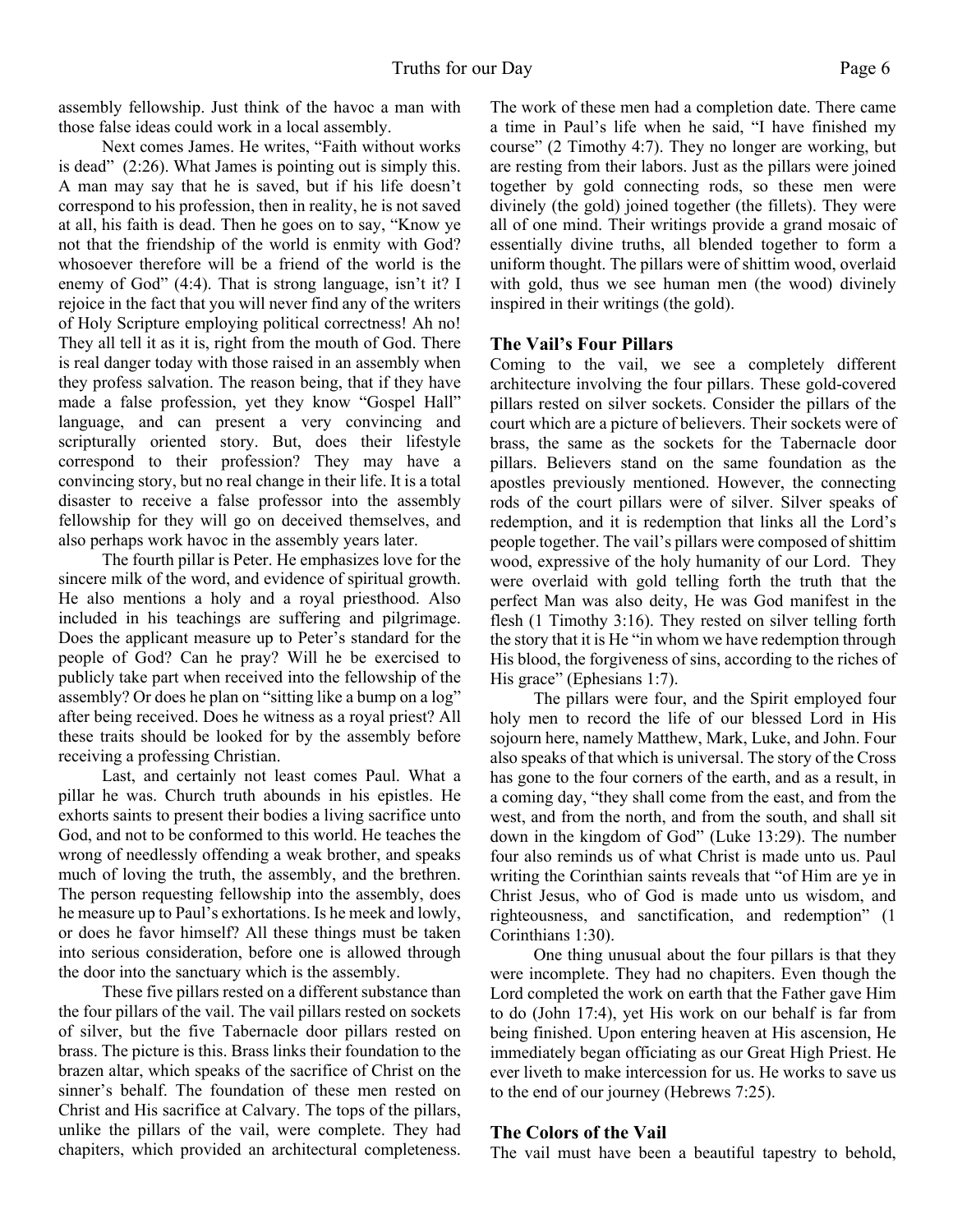uniquely made by the cunning workman, the embroiderer, and the weaver. The various colors remind us of Christ. Blue, pointing to the fact that the Father sent the Son to be the Saviour of the world (John 4:14). Christ testified, "I came down from heaven, not to do Mine own will, but the will of Him that sent Me" (John 6:38). "I am the living bread which came down from heaven: if any man eat of this bread, he shall live for ever" (John 6:51). Thus the color blue tells us of Him who came down from heaven to redeem us.

Purple tells another story. It is the color of kings. The mock coronation of Christ is seen at His trial. "And they clothed Him with purple, and platted a crown of thorns, and put it about His head" (Mark 15:17). "And sitting down they watched Him there; And set up over His head His accusation written, THIS IS JESUS THE KING OF THE JEWS" (Matthew 27:36–37). Even though rejected by Israel, the day is coming when He shall reign in righteousness, and will be acknowledged as King of kings and Lord of lords (Revelation 17;14; 19:16).

#### **The Crimson Worm**

The scarlet is a color with a story behind it. In those days the scarlet dye was obtained from the coccus ilicis worm. Prophetically Christ cried, "But I am a worm, and no man; a reproach of men, and despised of the people" (Psalm 22:6). The word *"worm"* is elwt towla, and is translated "scarlet" 34 times, "worm" 8 times, and "crimson" 1 time, for a total of 43 times.

The word "worm" referred to in our text is unique in Scripture. In the Hebrew it is a particular female worm, which is called the "crimson worm." This worm relates very significantly to the death of Christ on the cross. "When the female of the scarlet worm species was ready to give birth to her young, she would attach her body to the trunk of a tree, fixing herself so firmly and permanently that she would never leave again. The eggs deposited beneath her body were thus protected until the larvae were hatched and able to enter their own life cycle. As the mother died, the crimson fluid stained her body and the surrounding wood. From the dead bodies of such female scarlet worms, the commercial scarlet dyes of antiquity were extracted" (OB Lexicon). Christ died upon a tree, shedding His blood to give us eternal life and to shelter us from the coming wrath of God. Just as the worm sought out a tree on which to die, so our Lord "sought out" the Cross. His was a willing sacrifice. No one had to drive Him to the tree. Oh no, He offered Himself willingly as our sin offering, and remained on the tree until all necessary for our redemption was accomplished. After the removal of the worm, the scarlet dye left on the tree remained. Christ is no longer on a tree, but the story of the Cross will remain forever throughout the ages of eternity. The crimson dye will never fade away. Some claim that on the fourth day, the worm pulls its head and tail together, forming itself into the shape of a heart on the tree, its body

turning to wax is no longer crimson, but white as snow. Thus, on the Cross, I not only behold the scarlet, a picture of His redemptive work on my behalf, but I see a white heart, reminding me of the purity of His eternal love to me. Isn't it amazing the tremendous truths one can derive from a mere little worm!

One more thing about the scarlet. The offspring of the dead mother were also stained with her scarlet dye. Consider God's faithful servant Daniel. King Belshazzar said to him, "I have heard of thee, that thou canst make interpretations, and dissolve doubts: now if thou canst read the writing, and make known to me the interpretation thereof, thou shalt be clothed with scarlet, and have a chain of gold about thy neck, and shalt be the third ruler in the kingdom" (Daniel 5:16). Daniel gave the interpretation and dissolved all doubts. As a result we read, "Then commanded Belshazzar, and they clothed Daniel with scarlet, and put a chain of gold about his neck, and made a proclamation concerning him, that he should be the third ruler in the kingdom" (Daniel 5:29). On that occasion Daniel was glorified. Now then, what about ourselves? Shall we be glorified? Notice Paul's words to Timothy. "If we suffer, we shall also reign with Him: if we deny Him, He also will deny us" (2 Timothy 2:12). The capacity in which I will be glorified and reign with Christ is conditional, for it depends on how faithful I have been to Him down here.

The fine linen would be white, speaking of the absolute purity of the Son of Man. He did no sin, He knew no sin, and in Him was no sin. He Himself said, "Which of you convinceth Me of sin?" (John 8:46). "The prince of this world cometh, and hath nothing in Me" (John 14:30). There was nothing in the Lord Jesus for Satan to work on. Satan tempts the sinful nature of men, but the Lord had no sinful nature to respond to the evil one's temptations. He was, and is, "holy, harmless, undefiled, separate from sinners" (Hebrews 7:26).

#### **The Cherubim**

The inner covering, and the vail, were the only cloths that had the design of Cherubims being woven in them. The first mention of these angelic beings is found in Genesis 3:24. "So He drove out the man; and He placed at the east of the garden of Eden Cherubims, and a flaming sword which turned every way, to keep the way of the tree of life." Thus we see that these holy beings were employed in the government of God. Regarding the Lord, we read in Isaiah 9:6, "For unto us a Child is born, unto us a Son is given: and the government shall be upon His shoulder: and His name shall be called Wonderful, Counsellor, The mighty God, The everlasting Father, The Prince of Peace." After His resurrection, the Lord said, "All power is given unto Me in heaven and in earth" (Matthew 28:18). Thus we see His undisputed authority over all angels and mankind.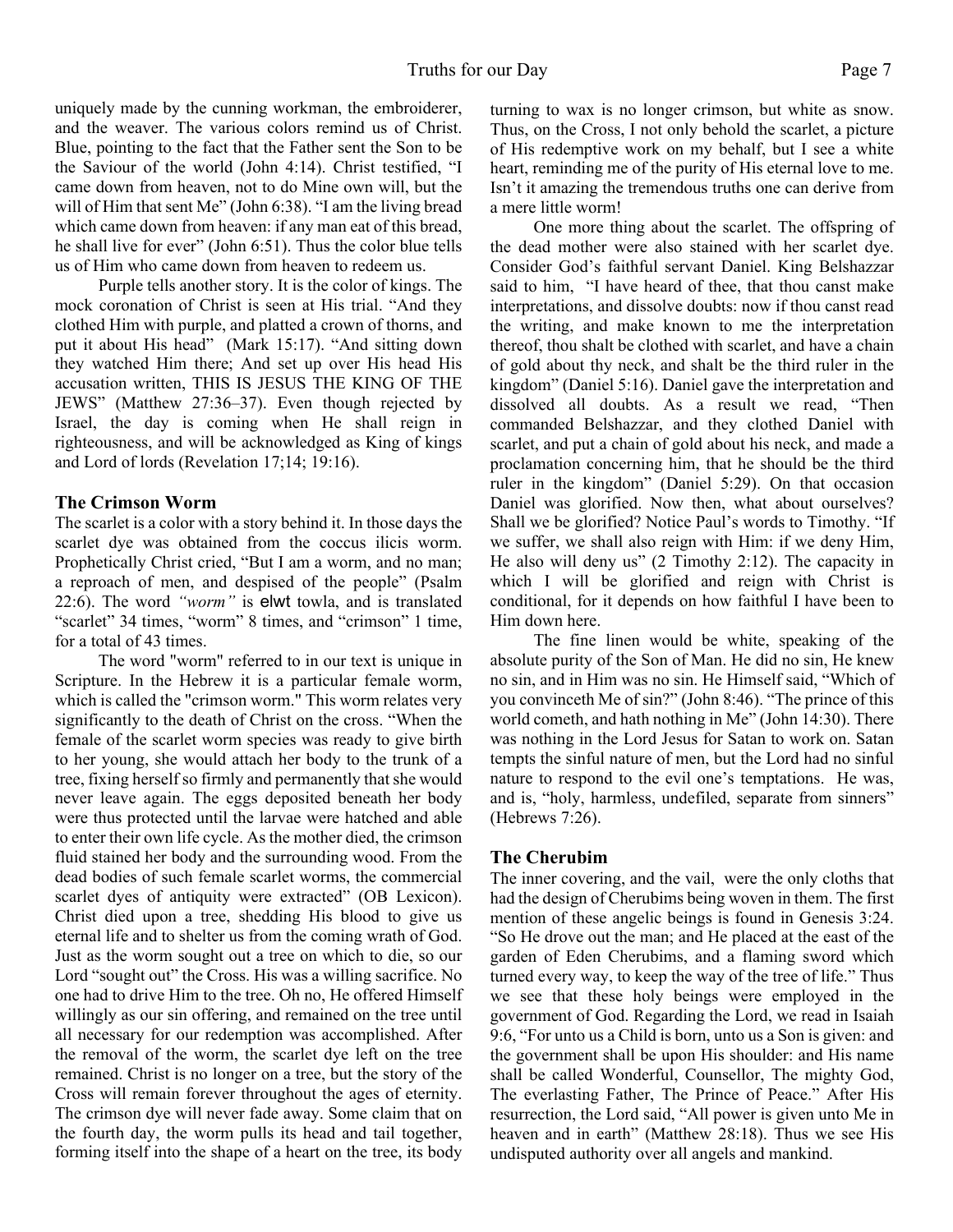In Revelation 19:11–16, we see the authority and government of the Son of God fully manifested as He returns to earth to set up His kingdom. "And I saw heaven opened, and behold a white horse; and He that sat upon him was called Faithful and True, and in righteousness He doth judge and make war. His eyes were as a flame of fire, and on His head were many crowns; and He had a name written, that no man knew, but He Himself. And He was clothed with a vesture dipped in blood: and His name is called The Word of God. And the armies which were in heaven followed Him upon white horses, clothed in fine linen, white and clean. And out of His mouth goeth a sharp sword, that with it He should smite the nations: and He shall rule them with a rod of iron: and He treadeth the winepress of the fierceness and wrath of Almighty God. And he hath on His vesture and on His thigh a name written, KING OF KINGS, AND LORD OF LORDS." The skillfully woven Cherubim in the vail depict this character of the Son of God.

Coming to the New Testament we see Christ symbolically represented as the Veil in the Epistle to the Hebrews. Also, the literal veil in Herod's Temple is mentioned three times. The two are vastly different!

#### **A Ship Secured to the Shore**

In Hebrews 6:17–20 we read, "Wherein God, willing more abundantly to shew unto the heirs of promise the immutability of His counsel, confirmed it by an oath: That by two immutable things, in which it was impossible for God to lie, we might have a strong consolation, who have fled for refuge to lay hold upon the hope set before us: Which hope we have as an anchor of the soul, both sure and stedfast, and which entereth into that within the veil; Whither the Forerunner is for us entered, even Jesus, made an high priest for ever after the order of Melchisedec." Some have suggested that this hope is one's own efforts that keeps his soul steadfast. I beg their pardon, for I believe that the hope mentioned here is the Lord Himself. He is my Anchor. It is He, and He alone, that keeps me steadfast in the time of storm. I believe that this interpretation brings more glory to God than teaching that the hope is a product of my own feeble effort. This whole picture is nautical. Consider a merchant ship out from shore in a stormy sea. It is too dangerous to try to come inland to dock, so a little boat, called a forerunner, is sent from the ship, dragging behind it a rope secured to the ship. When the little boat reaches land, the rope it brought is tied to a large rock called the anchorage to secure the ship out in the stormy sea. Having being secured, the ship will not drift away, it is securely tied to the anchor on the shore. We are out in a troubled sea (Isaaiah 57:20), but thank God, we are made secure, for our life is hid in Christ. Our Forerunner has gone before, and has secured us until the day of our home-call. He has entered through the veil, into the immediate presence of God.

# **The Vail–Christ's Flesh**

The next mention of the veil is in Hebrews 9:3, which refers to the Tabernacle veil, which divided the holy place from the Holiest of all. The third mention of the veil is in Hebrews 10:19–22. "Having therefore, brethren, boldness to enter into the holiest by the blood of Jesus, By a new and living way, which He hath consecrated for us, through the veil, that is to say, His flesh; And having an high priest over the house of God; Let us draw near with a true heart in full assurance of faith, having our hearts sprinkled from an evil conscience, and our bodies washed with pure water."

You will carefully notice that in this exposition the Veil represents the Lord Himself as a glorified Man. He is the Veil, and it is only through Him that we can enter into the holiest. Remember His words in John 14:6. "I am the way, the truth, and the life: no man cometh unto the Father, but by Me." This Veil is not rent, as we sometimes sing.

# **The Rending of Cloth**

You may counter this exposition and say, "What about the veil being rent in the Temple when Christ died?" That is a good question, and I believe that I have the answer. If you look carefully at the Scriptures you will notice that the rending of cloth never represented anything pleasant or good. Take for example the following incidents. When "Reuben returned unto the pit; and, behold, Joseph was not in the pit; he rent his clothes" (Genesis 37:29). It was a day of distress for Reuben. When false tidings were brought to Jacob about his beloved son Joseph, he "rent his clothes, and put sackcloth upon his loins, and mourned for his son many days" (vs. 34). "And Joshua the son of Nun, and Caleb the son of Jephunneh, which were of them that searched the land, rent their clothes" (Numbers 14:6). "And Joshua rent his clothes, and fell to the earth upon his face before the ark of the LORD until the eventide, he and the elders of Israel, and put dust upon their heads" (Joshua 7:6). These incidents in the life of Joshua were most distressing, thus he rent his clothes. Consider Samuel and Saul. "And as Samuel turned about to go away, he laid hold upon the skirt of his mantle, and it rent. And Samuel said unto him, The LORD hath rent the kingdom of Israel from thee this day, and hath given it to a neighbour of thine, that is better than thou" (1 Samuel 15:27-28).

Coming to the Crucifixion we notice that the high priest rent his clothes, and said, "What need we any further witnesses?" (Mstk14:63). I wonder if Ciaphas realized that his action made void his priesthood? Leviticus 21:10 states, "And he that is the high priest among his brethren, upon whose head the anointing oil was poured, and that is consecrated to put on the garments, shall not uncover his head, nor rend his clothes."

After Christ returned to heaven, we still find men rending their garments through distress. "And they called Barnabas, Jupiter; and Paul, Mercurius, because he was the